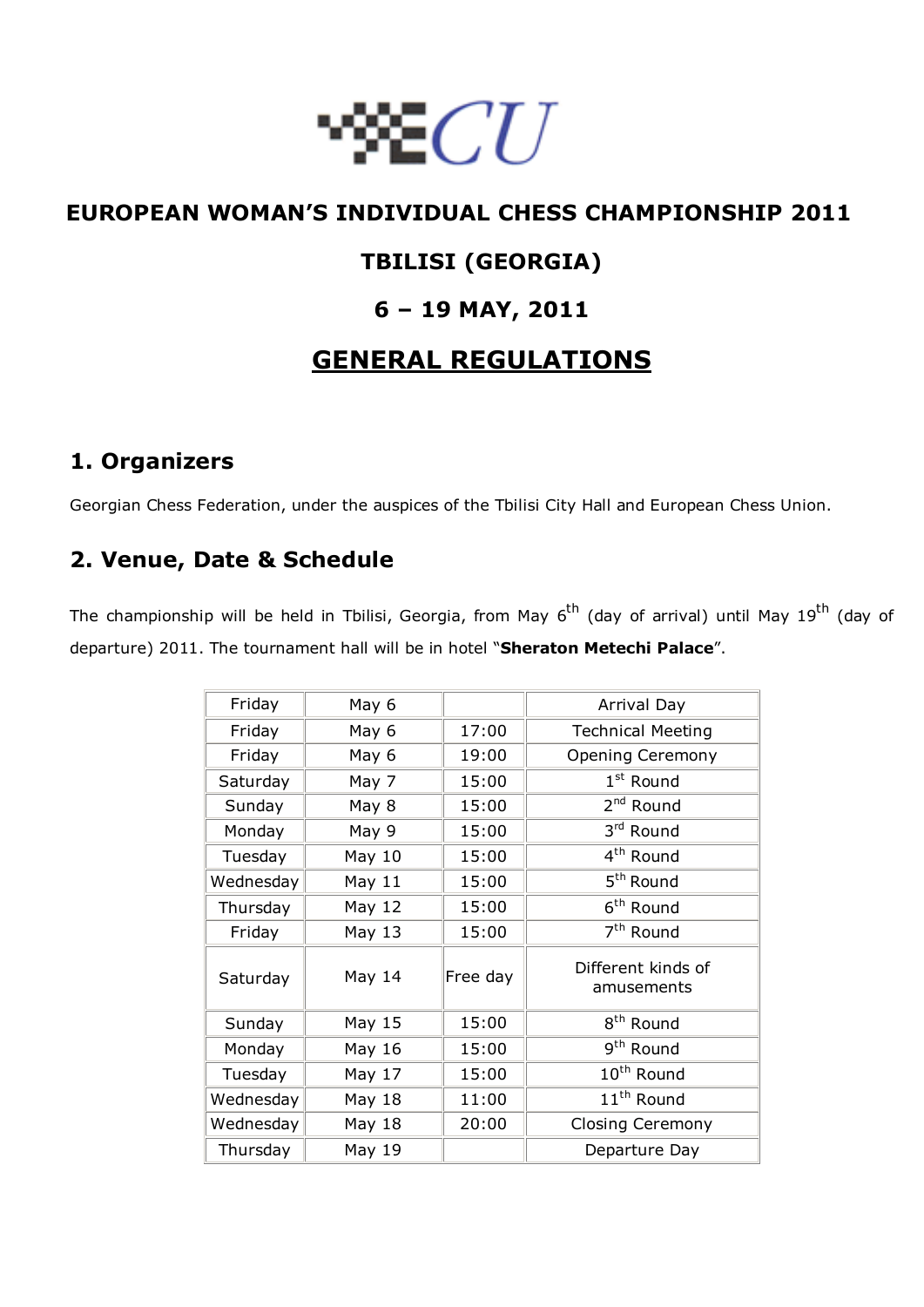## **3. Participation**

The 12<sup>th</sup> European individual chess championship for women is open to all players representing the Chess Federations which comprise the European Chess Union (FIDE zones 1.1 to 1.10) regardless of their title or rating. There is also no limit of participants per federation.

## **4. System & Rate of Play**

The championship will be based on Swiss system in accordance with the ECU Tournament Rules and FIDE Rules of Chess. Zero-tolerance rule will be used for each round as default time is 0 minute. The playing time will be 90 minutes for 40 moves plus 30 minutes for the rest of the game with an increment of 30 seconds per move, starting from move one.

## **5. Ranking & Tie-Break System**

The order of players that finish with the same number of points shall be determined by application of the following tie-breaking procedures in sequence, proceeding from (a) to (b) to (c) to (d) the extent required:

- (a) Performance Rating
- (b) Median-Buchholz 1, the highest number wins;
- (c) Buchholz, the highest number wins;
- (d) Number of wins, the highest number wins.

In case of (a) the highest and the lowest rated opponent will be deleted and the maximum rating difference of two players shall be 400 points.

In the case of unplayed games for the calculation of (a), (b) and (c) the current FIDE Tournament Rules shall be applied.

**There is no Tie – Break matches** in the European Individual Chess Championship.

## **6. Qualifying & Prizes**

The  $12<sup>th</sup>$  Individual European Chess Championship for women is qualification event for the next World Cup. According to FIDE regulations and the decision of the ECU Board, 14 players will qualify.

A player can get one prize only.

According to Article 4.4 of the ECU Tournament Rules and regulations, the money prizes will be equally shared among the players with the same score.

According to Article 13.1.1 of the ECU Tournament Rules and regulations, if one of the prize – winners is absent during the closing ceremony, his money prize will be reduced by 20% with a minimum of 100  $\epsilon$ .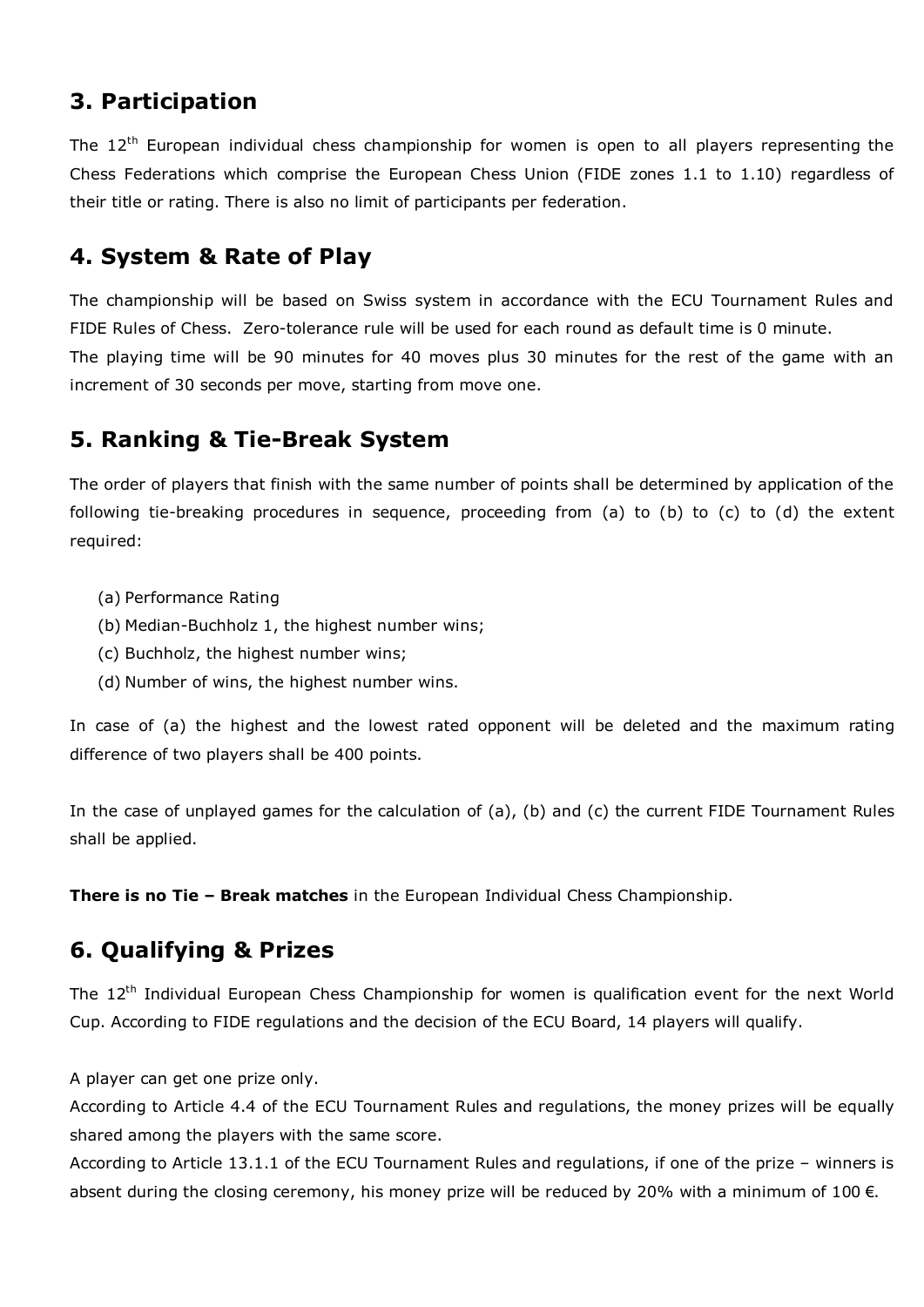| Rank           |   | Prize   |
|----------------|---|---------|
| $\mathbf{1}$   | € | 20 000  |
| $\overline{c}$ | € | 15 000  |
| 3              | € | 10 000  |
| $\overline{4}$ | € | 8 000   |
| 5              | € | 6 000   |
| 6              | € | 5 000   |
| 7              | € | 4 0 0 0 |
| 8              | € | 3 000   |
| 9              | € | 2 500   |
| 10             | € | 2 000   |
| 11             | € | 1800    |
| 12             | € | 1600    |
| 13             | € | 1 400   |
| 14             | € | 1 200   |
| 15             | € | 1 000   |
| 16             | € | 500     |
|                | € | 83 000  |

 **Main Prizes: Special Prizes – 5 000 Euro** (Under – 14, 16, 18)

| Rank | U - 14 | U - 16 | U - 18 |
|------|--------|--------|--------|
|      | 400    | 800    | 1 000  |
|      | 250    | 600    | 800    |
| ີ    | 150    | 400    | 600    |

#### **7. Arbiters & Appeals Committee**

The name of the Chief Arbiter and Members of the Appeal Committee will be announced not later than April  $1<sup>st</sup>$ , 2011.

### **8. Appeals Procedure**

Protests against decisions of the Chief Arbiter must be submitted in written form to the Chairman of the appeals committee within one hour after completion of the playing session. The protest must be accompanied with the sum of 100  $\epsilon$ , as a deposit from the signatory. If the appeal is granted, the sum shall be returned immediately. If the appeal is refused, the deposit is forfeited to the European Chess Union.

The appeal has to be lodged by the player. The decisions of the Appeals Committee are final.

### **9. Registration**

The national federations are kindly requested to fill in and return the Registration Form to the Organizer's e-mail address **before 1st April 2011.** After this date, the official hotels rates may be changed.

Late registrations have to be confirmed by ECU.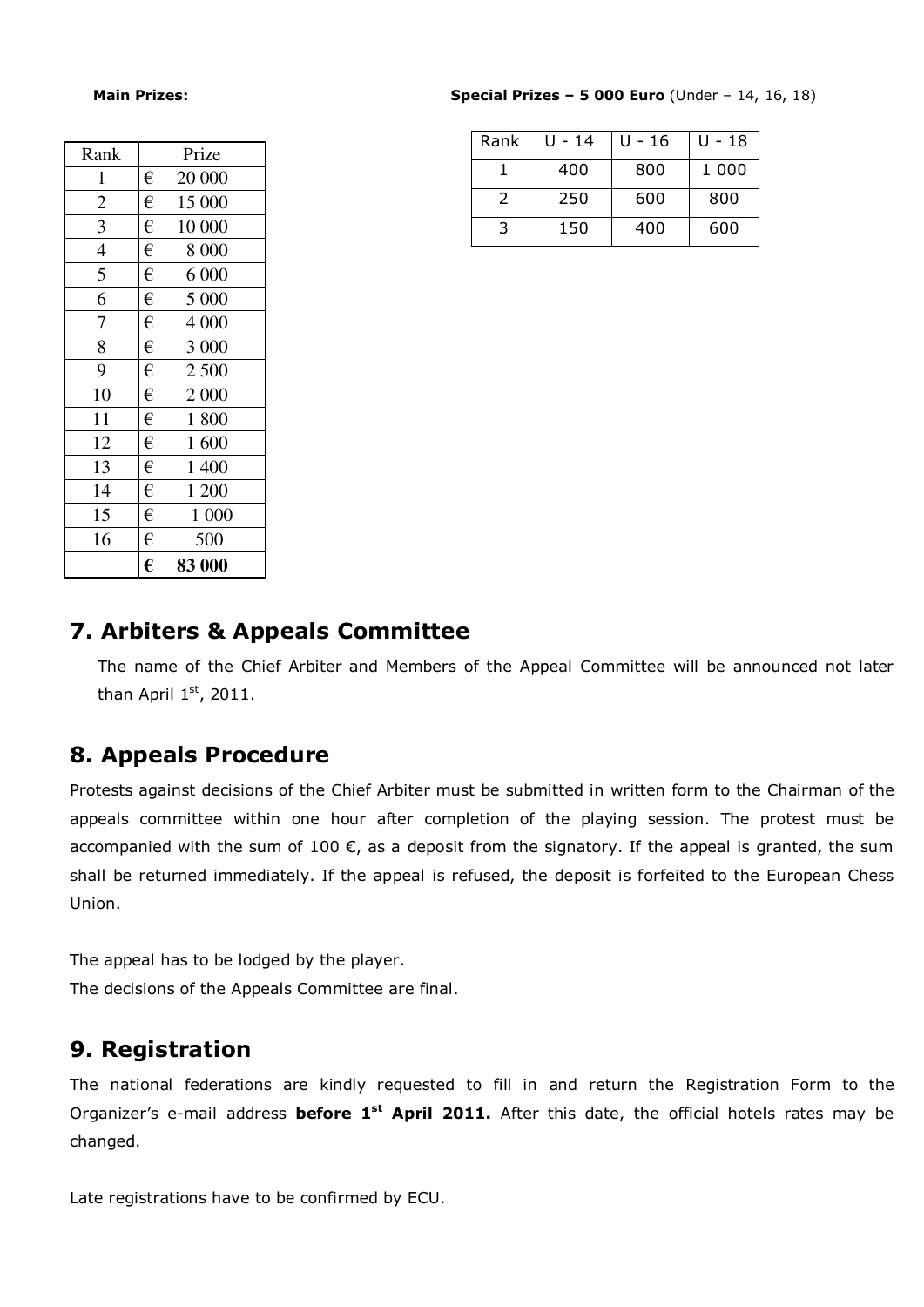# **10. Lodging and meals**

Official Hotels: All players, guests and extra participants are invited to stay in official hotels on following conditions:

In Hotel "**Sheraton Metechi Palace**" **\*\*\*\*\*** (In "Sheraton" will be playing hall) accommodation with FB (breakfast, lunch & dinner) for per person per day costs :

| Double | 78 EURO         |  |
|--------|-----------------|--|
| Single | <b>106 EURO</b> |  |

Number of rooms in "Sheraton" is limited. So, to get rooms in "Sheraton" make an early registration. Web: www.sheraton.com/tbilisi

In Hotel "**Bazaleti Palace**" **\*\*\*\*** (2.5 km from hotel "Sheraton") accommodation with FB (breakfast, lunch & dinner) for per person per day costs :

| Double | 55 EURO |
|--------|---------|
| Single | 70 EURO |

Web : www.bazaletipalace.ge

All players staying out of the official hotels are responsible for zero-tolerance rule as being late to playing venue. For the players stay in official hotels, organizers will provide proper scheduled shuttle service to be at the right time in playing venue.

Reservations and payments for hotels must be made **before 1st April 2011.** Payments in advance must be transferred to the bank account given in chapter 13.

## **11. ECU fee**

In accordance with the ECU regulations, GM, IM, FM, WGM, WIM, and WFM are required to pay a fee of 65E/person, while other players have to pay 130E/person as the entry fee.

According to the ECU regulations (Art. B.9.5.1), the entry fee shall be paid by the federations to ECU before or at the start of the competition. If the entry fee is not paid for a player until the end of round 2, this player will not be paired in subsequent rounds.

## **12. Registration fee**

The registration fee of 70  $\epsilon$  must be paid by all participants. The registration fee includes:

- Transfer from Tbilisi airport to the hotels and back.
- Free water for all participants during the round.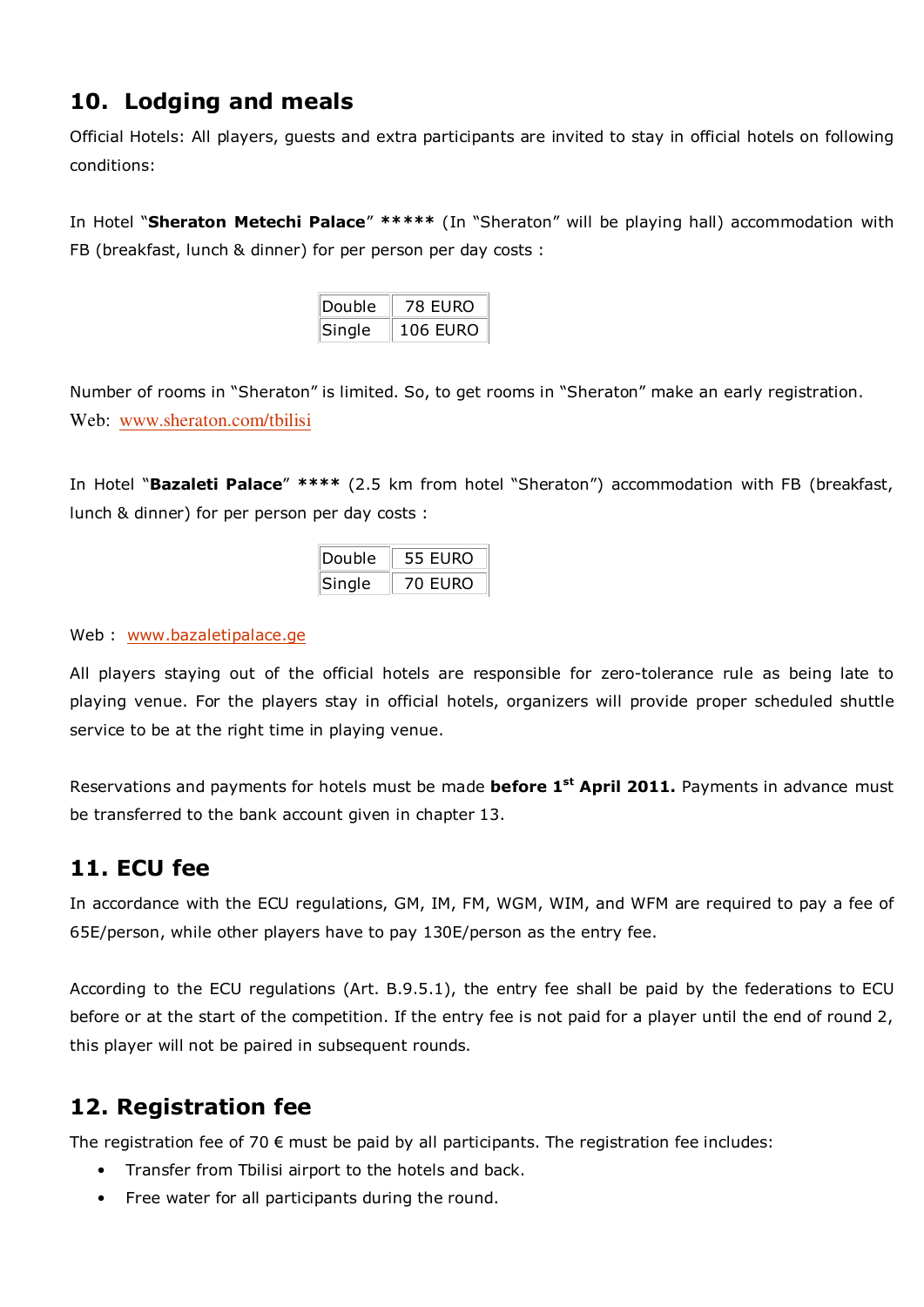## **13. Bank account for accommodation and registration**

Bank Account:

| INTERMEDIARY :  | <b>COMMERZBANK</b>                                                           |
|-----------------|------------------------------------------------------------------------------|
|                 | 60261, FRANKFURT DEUTSCHLAND                                                 |
|                 | SWIFT: COBADEFF                                                              |
|                 | TBC BANK's Correspondent Account: #400886868900                              |
|                 | BENEFICIARY'S BANK : HEAD OFFICE SWIFT:TBCBGE22<br>TBC - Bank Kutaisi Branch |
|                 | SWIFT: TBCBGE22888                                                           |
| BEN'S ACCOUNT : | GE73 TB03 1393 6180 1000 03                                                  |

GEORGIAN CHESS FEDERATION

All bank commissions should be paid by sender. If a participant after paying this fee withdraws from event, it will not be reimbursed.

## **14. Additional Regulations**

Flashes may be used only in the first ten minutes of each round.

Only the players and arbiters shall be allowed in the actual playing area, except with the express permission of the Chief Arbiter.

Players are not allowed to enter the closed area of the top boards, if they don't play there themselves. As long as the game is in progress a player may talk only to an arbiter or with his opponent as permitted by the Laws of Chess.

In case of pre-arranged results the chief arbiter can decide that the result of the respective game is 0:0

# **15. Medical Care**

During the Tournament there will be Medical Services according to the FIDE Tournament Regulations.

## **16. Local Information**

- The standard voltage in Georgia is 220 Volts.
- The local currency is the Georgian Lari.  $1EUR = 2,40$  Lari  $1USD = 1,8$  Lari

## **17. Travel and Visas**